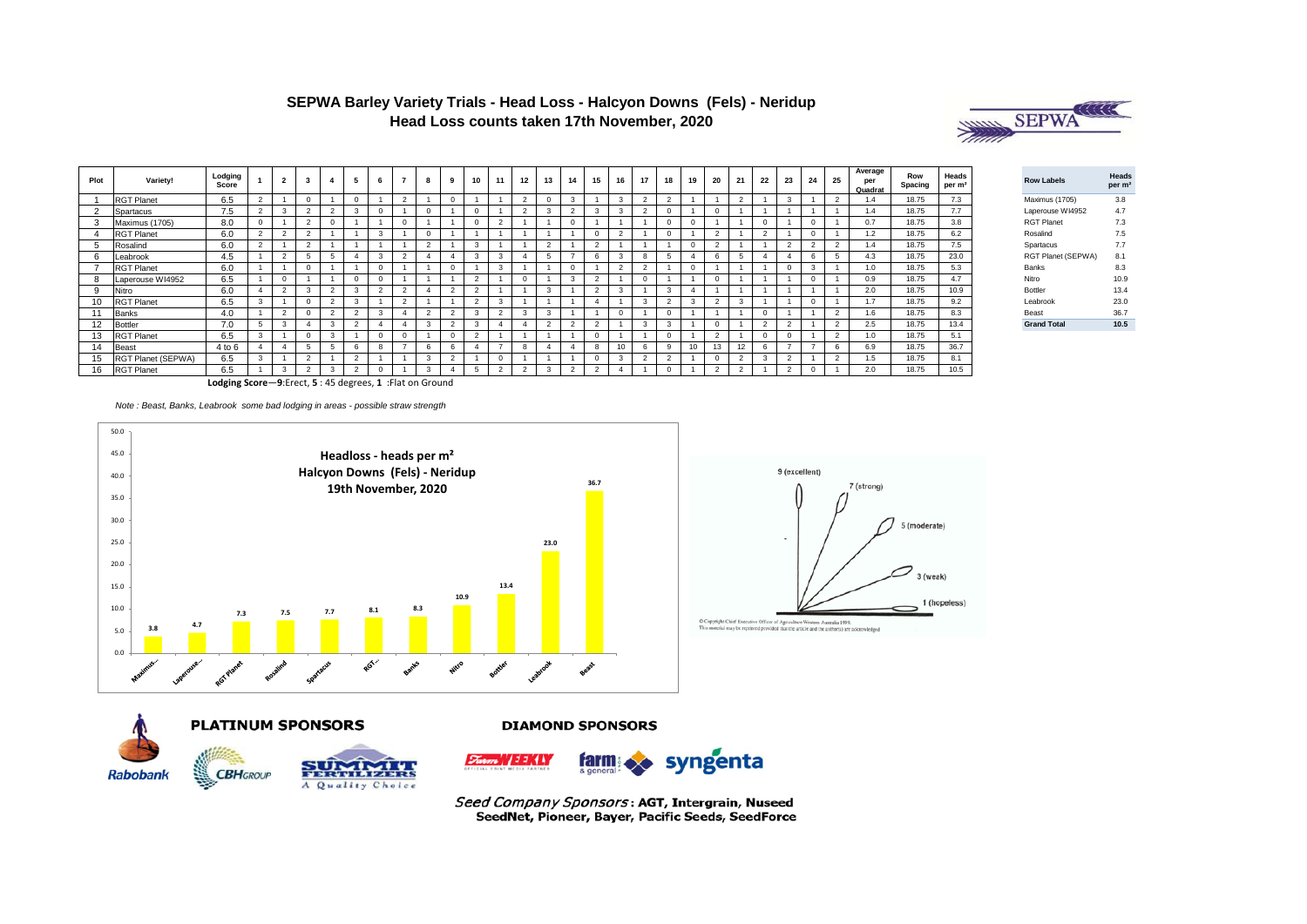## **HARVEST DATA - SEPWA Barley Variety Trial - Halcyon Downs (Fels) - Neridup Harvested 2nd December 2020**



| Comparison between Weigh Trailer and FENDT 9T Header |  |
|------------------------------------------------------|--|
|------------------------------------------------------|--|

|                |                      |        |       |       |        | Weiah          | Weigh     |               |               |                  |                         |         |        |
|----------------|----------------------|--------|-------|-------|--------|----------------|-----------|---------------|---------------|------------------|-------------------------|---------|--------|
|                |                      |        |       |       |        | <b>Trailer</b> | Trailer % | <b>Header</b> | <b>Header</b> |                  |                         | Weiah   |        |
|                |                      | Plot   | Plot  | Area  | Weight | Yield          | of Site   | Weight        | Yield         | Header % of      |                         | Trailer | Heade  |
|                | <b>Plot Variety!</b> | Length | Width | (ha)  | (kgs)  | (t/ha)         | Mean      | (kgs)         | (t/ha)        | <b>Site Mean</b> | Varietv!                | (t/ha)  | (t/ha) |
|                | <b>RGT Planet</b>    | 330    | 12    | 0.396 | 1631   | 4.119          | 112%      | 1565          | 3.952         | 109%             | Spartacus               | 4.339   | 4.388  |
| $\overline{2}$ | Spartacus            | 320    | 12    | 0.384 | 1666   | 4.339          | 118%      | 1685          | 4.388         | 121%             | Rosalind                | 3.467   | 3.460  |
|                | Maximus              | 330    | 12    | 0.396 | 1680   | 4.242          | 116%      | 1685          | 4.255         | 117%             | Leabrook                | 3.045   | 2.980  |
| 4              | <b>RGT Planet</b>    | 330    | 12    | 0.396 | 1434   | 3.621          | 99%       | 1405          | 3.548         | 98%              | <b>RGT Planet</b>       | 3.714   | 3.636  |
| 5              | Rosalind             | 330    | 12    | 0.396 | 1373   | 3.467          | 95%       | 1370          | 3.460         | 95%              | Maximus                 | 4.242   | 4.255  |
| 6              | Leabrook             | 330    | 12    | 0.396 | 1206   | 3.045          | 83%       | 1180          | 2.980         | 82%              | Laperouse               | 3.202   | 3.321  |
|                | <b>RGT Planet</b>    | 330    | 12    | 0.396 | 1255   | 3.169          | 87%       | 1260          | 3.182         | 88%              | Nitro                   | 3.232   | 3.182  |
| 8              | Laperouse            | 330    | 12    | 0.396 | 1268   | 3.202          | 87%       | 1315          | 3.321         | 91%              | Banks                   | 3.573   | 3.561  |
| 9              | Nitro                | 330    | 12    | 0.396 | 1280   | 3.232          | 88%       | 1260          | 3.182         | 88%              | <b>Bottler</b>          | 4.174   | 4.129  |
| 10             | <b>RGT Planet</b>    | 330    | 12    | 0.396 | 1640   | 4.140          | 113%      | 1580          | 3.990         | 110%             | Beast                   | 3.338   | 3.283  |
| 11             | <b>Banks</b>         | 330    | 12    | 0.396 | 1415   | 3.573          | 98%       | 1410          | 3.561         | 98%              | RGT Planet (SEPWA)      | 3.692   | 3.725  |
| 12             | Bottler              | 330    | 12    | 0.396 | 1653   | 4.174          | 114%      | 1635          | 4.129         | 114%             | Average of Yield (t/ha) | 3.662   | 3.631  |
| 13             | <b>RGT Planet</b>    | 330    | 12    | 0.396 | 1502   | 3.793          | 104%      | 1490          | 3.763         | 104%             |                         |         |        |
| 14             | Beast                | 330    | 12    | 0.396 | 1322   | 3.338          | 91%       | 1300          | 3.283         | 90%              |                         |         |        |
| 15             | RGT Planet (SEPWA)   | 330    | 12    | 0.396 | 1462   | 3.692          | 101%      | 1475          | 3.725         | 103%             |                         |         |        |
| 16             | <b>RGT Planet</b>    | 330    | 12    | 0.396 | 1363   | 3.442          | 94%       | 1340          | 3.384         | 93%              |                         |         |        |

|                         | Data                              |                  |
|-------------------------|-----------------------------------|------------------|
| Varietv!                | Weiah<br><b>Trailer</b><br>(t/ha) | Header<br>(t/ha) |
| Spartacus               | 4.339                             | 4.388            |
| Rosalind                | 3.467                             | 3.460            |
| Leabrook                | 3.045                             | 2.980            |
| <b>RGT Planet</b>       | 3.714                             | 3.636            |
| Maximus                 | 4.242                             | 4.255            |
| Laperouse               | 3.202                             | 3.321            |
| Nitro                   | 3.232                             | 3.182            |
| <b>Banks</b>            | 3.573                             | 3.561            |
| <b>Bottler</b>          | 4.174                             | 4.129            |
| <b>Beast</b>            | 3.338                             | 3.283            |
| RGT Planet (SEPWA)      | 3.692                             | 3.725            |
| Average of Yield (t/ha) | 3.662                             | 3.631            |











#### **DIAMOND SPONSORS**



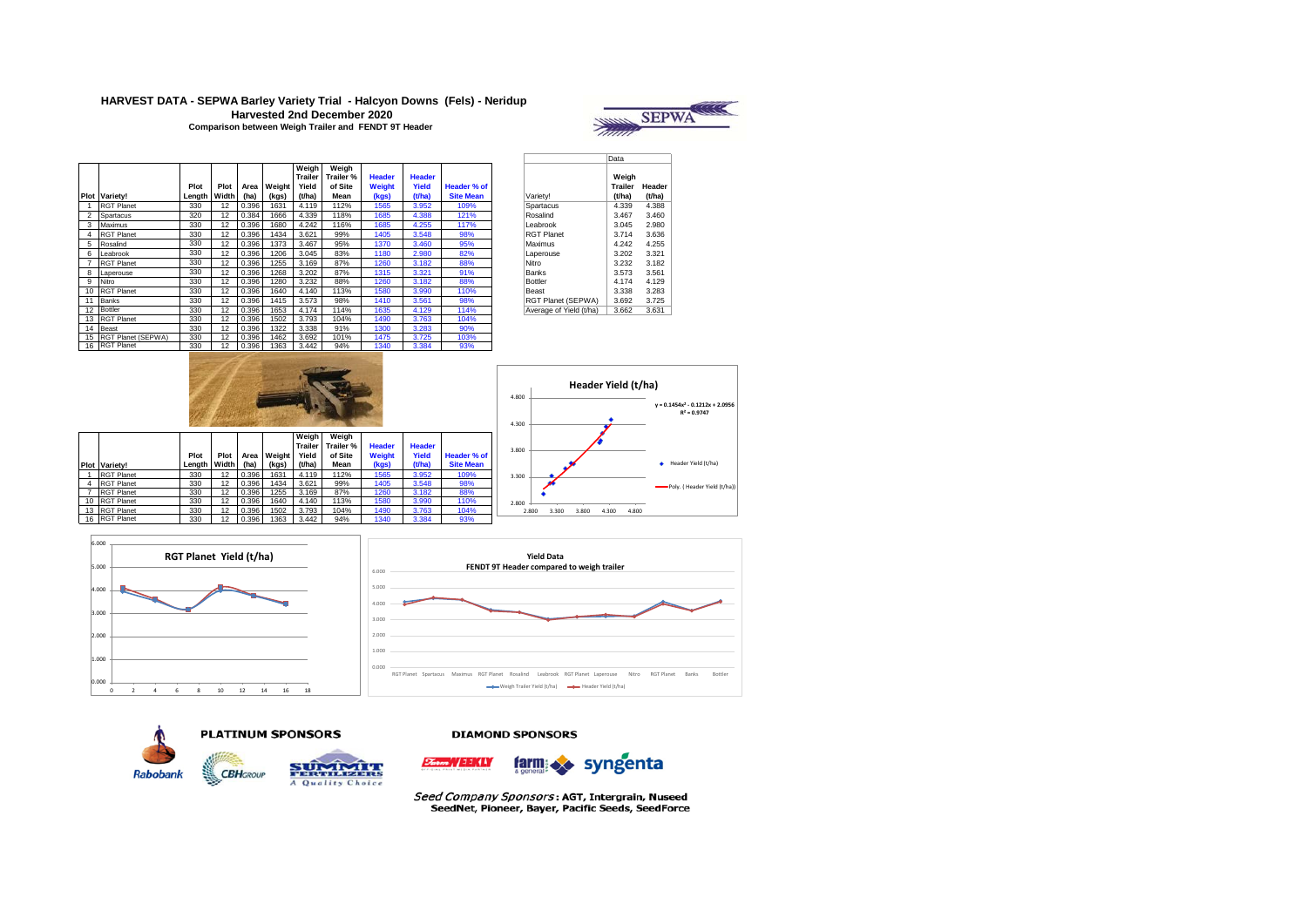

## **HARVEST DATA - SEPWA Barley Variety Trial - Halcyon Downs (Fels) - Neridup Harvested - 2nd December 2020**

| Plot | Variety!           |     |    |       | Plot Length Plot Width Area (ha) Weight (kgs) | Yield (t/ha) Plot 2 |     | % of Site Mean | Average of Yield (t/ha) |       |
|------|--------------------|-----|----|-------|-----------------------------------------------|---------------------|-----|----------------|-------------------------|-------|
|      | <b>RGT Planet</b>  | 330 | 12 | 0.396 | 1631                                          | 4.119               |     | 113%           | Variety!                | Total |
|      | Spartacus          | 320 | 12 | 0.384 | 1666                                          | 4.339               | 4   | 119%           | Leabrook                | 3.045 |
| 3    | Maximus            | 330 | 12 | 0.396 | 1680                                          | 4.242               | 9   | 116%           | Laperouse               | 3.202 |
|      | <b>RGT Planet</b>  | 330 | 12 | 0.396 | 1434                                          | 3.621               | 16  | 99%            | Nitro                   | 3.232 |
| 5    | Rosalind           | 330 | 12 | 0.396 | 1373                                          | 3.467               | 25  | 95%            | Beast                   | 3.338 |
| 6    | Leabrook           | 330 | 12 | 0.396 | 1206                                          | 3.045               | 36  | 83%            | Rosalind                | 3.467 |
|      | <b>RGT Planet</b>  | 330 | 12 | 0.396 | 1255                                          | 3.169               | 49  | 87%            | Banks                   | 3.573 |
| 8    | Laperouse          | 330 | 12 | 0.396 | 1268                                          | 3.202               | 64  | 88%            | RGT Planet (SEPWA)      | 3.692 |
| 9    | Nitro              | 330 | 12 | 0.396 | 1280                                          | 3.232               | 81  | 88%            | <b>RGT Planet</b>       | 3.714 |
| 10   | <b>RGT Planet</b>  | 330 | 12 | 0.396 | 1640                                          | 4.140               | 100 | 113%           | Bottler                 | 4.174 |
| 11   | Banks              | 330 | 12 | 0.396 | 1415                                          | 3.573               | 121 | 98%            | Maximus                 | 4.242 |
| 12   | <b>Bottler</b>     | 330 | 12 | 0.396 | 1653                                          | 4.174               | 144 | 114%           | Spartacus               | 4.339 |
| 13   | <b>RGT Planet</b>  | 330 | 12 | 0.396 | 1502                                          | 3.793               | 169 | 104%           | <b>Grand Total</b>      | 3.662 |
| 14   | Beast              | 330 | 12 | 0.396 | 1322                                          | 3.338               | 196 | 91%            |                         |       |
| 15   | RGT Planet (SEPWA) | 330 | 12 | 0.396 | 1462                                          | 3.692               | 225 | 101%           |                         |       |
|      | 16 RGT Planet      | 330 | 12 | 0.396 | 1363                                          | 3.442               | 256 | 94%            |                         |       |

| Average of Yield (t/ha) |       |
|-------------------------|-------|
| Variety!                | Total |
| Leabrook                | 3.045 |
| Laperouse               | 3.202 |
| Nitro                   | 3.232 |
| <b>Beast</b>            | 3.338 |
| Rosalind                | 3.467 |
| <b>Banks</b>            | 3.573 |
| RGT Planet (SEPWA)      | 3.692 |
| <b>RGT Planet</b>       | 3.714 |
| <b>Bottler</b>          | 4.174 |
| Maximus                 | 4.242 |
| Spartacus               | 4.339 |
| <b>Grand Total</b>      | 3.662 |



| Plot | Variety!          | Plot Length Plot Width |    |       | Area (ha) Weight (kgs) | Yield (t/ha) Plot 2 |     | % of Site Mean |
|------|-------------------|------------------------|----|-------|------------------------|---------------------|-----|----------------|
|      | <b>RGT Planet</b> | 330                    | 12 | 0.396 | 1631                   | 4.119               |     | 113%           |
| 4    | <b>RGT Planet</b> | 330                    | 12 | 0.396 | 1434                   | 3.621               | 16  | 99%            |
|      | <b>RGT Planet</b> | 330                    | 12 | 0.396 | 1255                   | 3.169               | 49  | 87%            |
| 10   | <b>RGT Planet</b> | 330                    | 12 | 0.396 | 1640                   | 4.140               | 100 | 113%           |
| 13   | <b>RGT Planet</b> | 330                    | 12 | 0.396 | 1502                   | 3.793               | 169 | 104%           |
| 16   | <b>RGT Planet</b> | 330                    | 12 | 0.396 | 1363                   | 3.442               | 256 | 94%            |
|      |                   |                        |    |       |                        |                     |     |                |
|      |                   |                        |    |       |                        |                     |     |                |











**DIAMOND SPONSORS** 

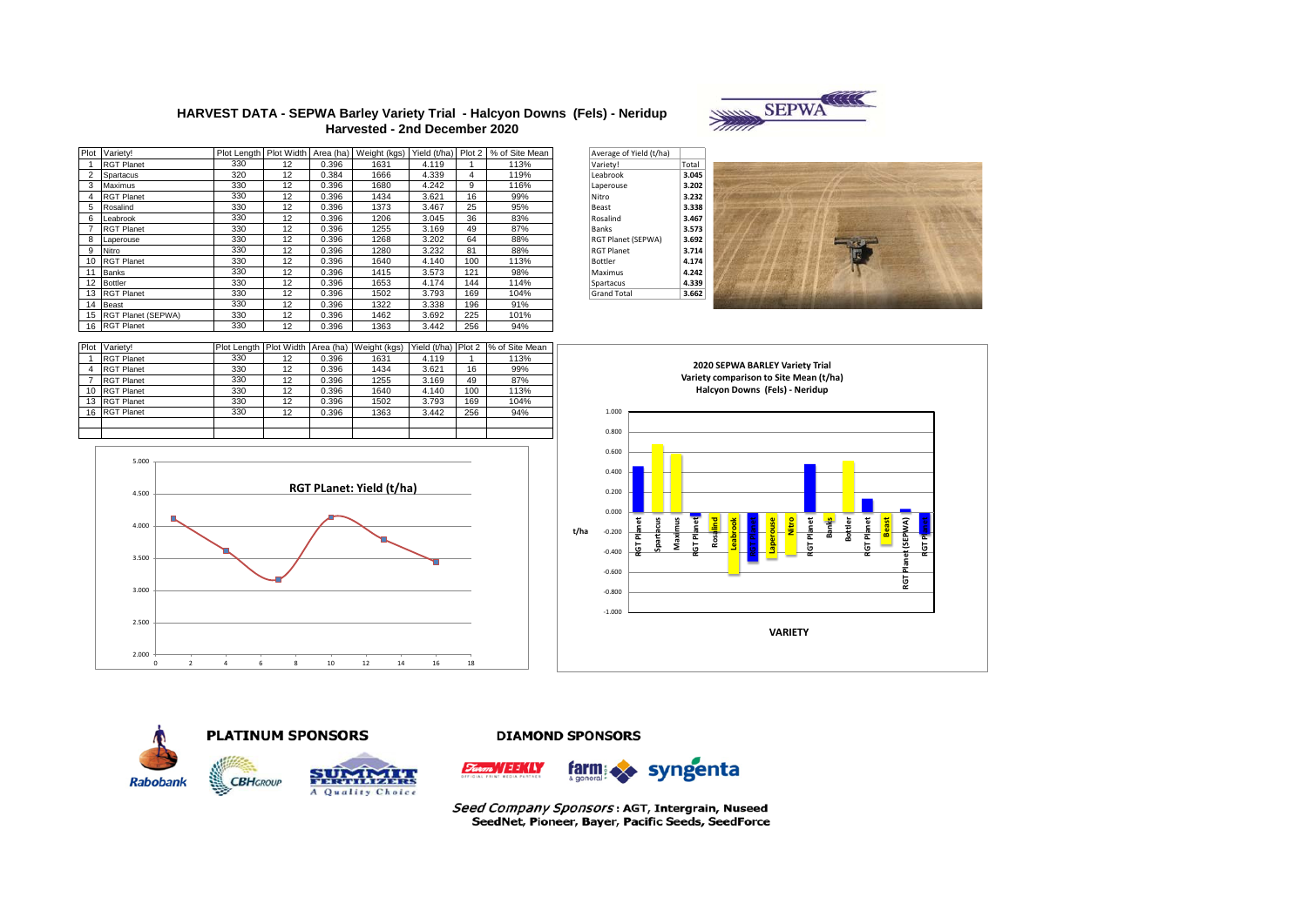



|                |                    | Yield  |                |
|----------------|--------------------|--------|----------------|
| Plot           | Variety!           | (t/ha) | % of Site Mean |
| 1              | <b>RGT Planet</b>  | 4.119  | 113%           |
| $\overline{2}$ | Spartacus          | 4.339  | 119%           |
| 3              | Maximus            | 4.242  | 116%           |
| 4              | <b>RGT Planet</b>  | 3.621  | 99%            |
| 5              | Rosalind           | 3.467  | 95%            |
| 6              | Leabrook           | 3.045  | 83%            |
| 7              | <b>RGT Planet</b>  | 3.169  | 87%            |
| 8              | Laperouse          | 3.202  | 88%            |
| 9              | Nitro              | 3.232  | 88%            |
| 10             | <b>RGT Planet</b>  | 4.140  | 113%           |
| 11             | <b>Banks</b>       | 3.573  | 98%            |
| 12             | <b>Bottler</b>     | 4.174  | 114%           |
| 13             | <b>RGT Planet</b>  | 3.793  | 104%           |
| 14             | Beast              | 3.338  | 91%            |
| 15             | RGT Planet (SEPWA) | 3.692  | 101%           |
| 16             | <b>RGT Planet</b>  | 3.442  | 94%            |

**Farmer comments :: Leabrook, Nitro and Beast Lodging Beast - noticable head loss and Bottler good straw stength and standing.**

### **Site Details**

| Soil Description: | Sandy Loam                 | Site Mean (t/ha)                | 3.66  |
|-------------------|----------------------------|---------------------------------|-------|
| Date Sown:        | Thursdav, 28 May 2020      | Probability                     | 0.383 |
| Date Harvested    | Wednesday, 2 December 2020 | Least significant difference 5% | .062  |
| Seeding Rate:     | 90 ka/ha                   | <b>CV %</b>                     | 10.4  |
|                   |                            |                                 |       |

#### **Plot Dimensions**

|               |           | .         |                          |
|---------------|-----------|-----------|--------------------------|
| Length<br>(m) | Width (m) | Area (m2) | <b>Conversion Factor</b> |
| 330           | 12        | 0.396     | 2.53                     |



## **PLATINUM SPONSORS**



# **DIAMOND SPONSORS**





|                   | <b>Site Details</b>        | <b>Statistical Analysis</b>     |       |
|-------------------|----------------------------|---------------------------------|-------|
| Soil Description: | Sandy Loam                 | Site Mean (t/ha)                | 3.662 |
| Date Sown:        | Thursdav, 28 May 2020      | Probability                     | 0.383 |
| Date Harvested    | Wednesday, 2 December 2020 | Least significant difference 5% | 1.062 |
| Seeding Rate:     | 90 ka/ha                   | CV %                            | 104   |